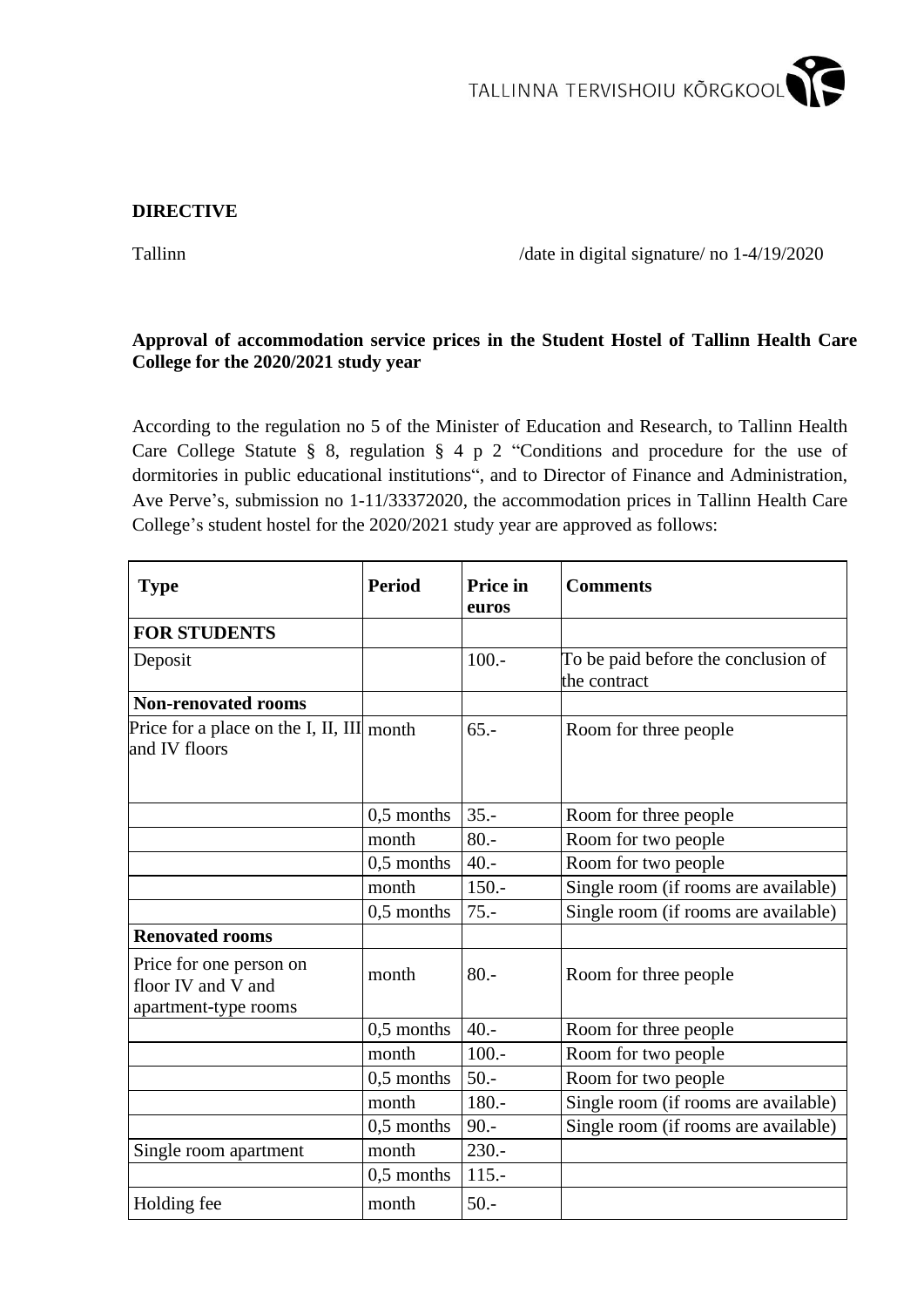| In case of free places<br>available |         | For students exmatriculated or<br>graduated during the accommodation<br>period |  |
|-------------------------------------|---------|--------------------------------------------------------------------------------|--|
| Deposit                             | $120 -$ | To be paid before the conclusion of                                            |  |
|                                     |         | the contract                                                                   |  |